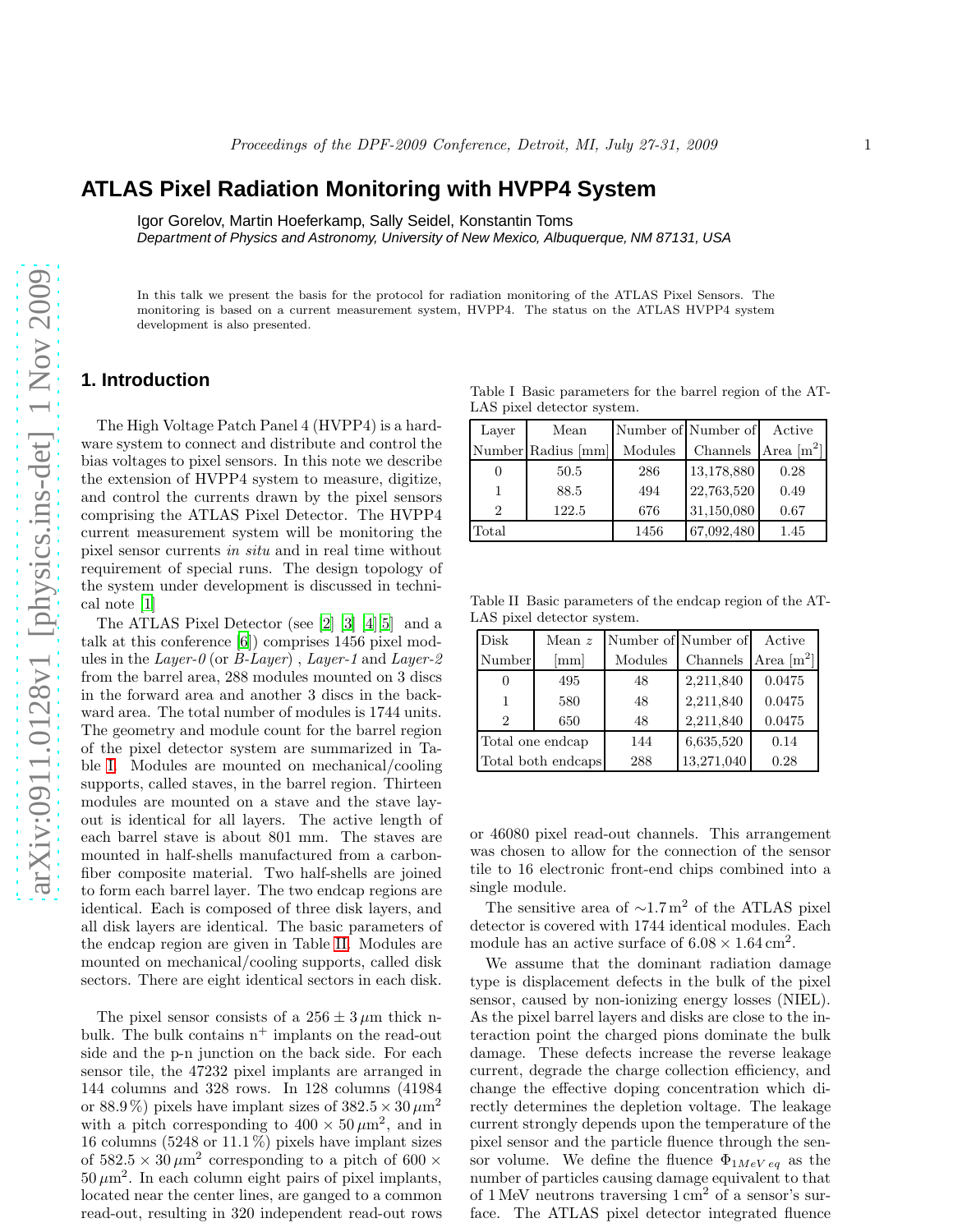$\Phi_{1MeV\ eq}$ , (measured in cm<sup>-2</sup>), is expected to be proportional to integrated luminosity  $\int \mathcal{L} dt$ , (measured  $\sin pb^{-1}$ ).

The leakage current is monitored by the HVPP4 system at the pixel module granularity level. The bias voltage to the sensors is provided by voltage channels of power supply modules from Iseg [\[7\]](#page-7-3). During the first period of data taking, when the radiation damage of the sensors is small, 6 or 7 pixel modules will be fed by 1 Iseg power supply channel. At some level of radiation damage after inversion of the sensors, before the current drawn by 6 or 7 pixel modules will reach the Iseg limit, a number of power supplies will be added until the system provides 1 Iseg power supply channel per pair of pixel modules.

The current measurements on every module provide a powerful tool to monitor the status of every sensor, and hence the quality of the ATLAS Pixel Detector data. We will use the current measurements to estimate the fluence. We plan also to use the ad hoc ATLAS radiation monitoring devices [\[8\]](#page-7-4) installed at several points of the pixel detector as well as the ones installed at other (outer) points of the ATLAS Inner Detector volume. That is, we will use two complementary data sets and methods to monitor the radiation in the ATLAS Pixel Detector physical volume.

As the bias current depends on the sensor temperature, temperature measurements and related data are of crucial importance. We will use the sensor temperature data from the temperature probes with which every module is equipped.

#### **2. Leakage Current**

The reverse bulk generation current's main cause is radiation damage of the crystal structure causing dislocations and other point defects.

Our analysis depends on the observation that increase in leakage current is proportional to fluence [\[9\]](#page-7-5),

<span id="page-1-0"></span>
$$
\Delta I = \alpha \cdot \Phi_{eq} \cdot V, \tag{1}
$$

where  $\Delta I$  is the difference in leakage current at fluence  $\Phi_{eq}$  relative to the value before irradiation of the physical volume  $V$ , and  $\alpha$  is the current-related damage coefficient. The empirical parameter  $\alpha$  has been measured [\[9](#page-7-5)] and found to be following:

<span id="page-1-1"></span>
$$
\alpha(20^{\circ}C; 80 \min. \mathbf{Q}60^{\circ}C) = (3.99 \pm 0.03) \cdot 10^{-17} \,\mathrm{A/cm},\tag{2}
$$

at  $20\degree$ C after annealing for 80 minutes at  $60\degree$ C.

When considering the linear ansatz described above we must add the caveat that the ansatz is applied to the leakage currents drawn by sensors past their beneficial annealing time periods. We expect that at the beginning of data taking and during beneficial annealing periods the sensors will be drawing the currents at the low level of dark currents before the irradiation damage takes its course. This fact stipulates the need of a sensitivity to a lowest range of pixel sensor leakage currents when the HVPP4 system will be particularly useful as an excellent debugging tool.

- We analyze  $\Delta I/V$   $(A/\text{ cm}^3)$  vs  $\int \mathcal{L} dt$   $(\text{ pb}^{-1})$  for each of the 1744 modules drawing current measured by the HVPP4 system.
- We assume that the fluence  $\Phi_{1MeV\ eq}$  is proportional to the integrated luminosity  $\int \mathcal{L} dt$  and the fitted slope of  $\Delta I/V$  vs  $\int \mathcal{L} dt$ . Using the known  $\alpha$  and the slope we will infer the fluence  $\Phi_{1MeV\ eq}$  for each module.
- The current measurements are selected according to some quality criteria to be developed.
- The currents are corrected to a common temperature,  $20 °C$  (still to be decided).

### **2.1. Lifetime Estimate**

By comparing current with integrated luminosity we assume that the linear fits of the temperaturecorrected current readings per module can be extrapolated to predict the amount of current the pixel modules will draw after a certain integrated luminosity has been collected with the ATLAS pixel detector.

Contrary to CDF SVX II, the ATLAS pixel  $S/N$ ratio is not an issue because the lowest noise level is determined by the sensor's design. However, leakage current in ATLAS Pixel Detector can lead to excessive power and thermal runaway, which basically limits the bias voltage that can be applied. A single Iseg power supply channel can sustain a maximum current of  $I \leq 4000\mu\text{A}$  [\[7](#page-7-3)]. Initially we have 6 or 7 pixel modules biased by a single Iseg power supply channel what gives us a maximum current to be reached in the range of  $I_{sensor} \lesssim (550...700)\mu A$ .

Another important predictor of a pixel sensor's lifetime is its depletion voltage. We assume that the sensor will be kept biased at the full depletion voltage until limited by leakage current around  $550 \mu A$  to  $700 \mu A$ . After that the sensor will operate partially depleted with reduced signal amplitude resulting in reduced hit efficiency.

The next two periods of a pixel sensor's life should be expected:

- The first years, operated at full depletion. The end is determined by approaching
	- either a critical range of high currents with technically motivated cut-off values (we consider this case to be most probable),
	- or the maximum available bias voltage provided by the Iseg power supply at its channel level.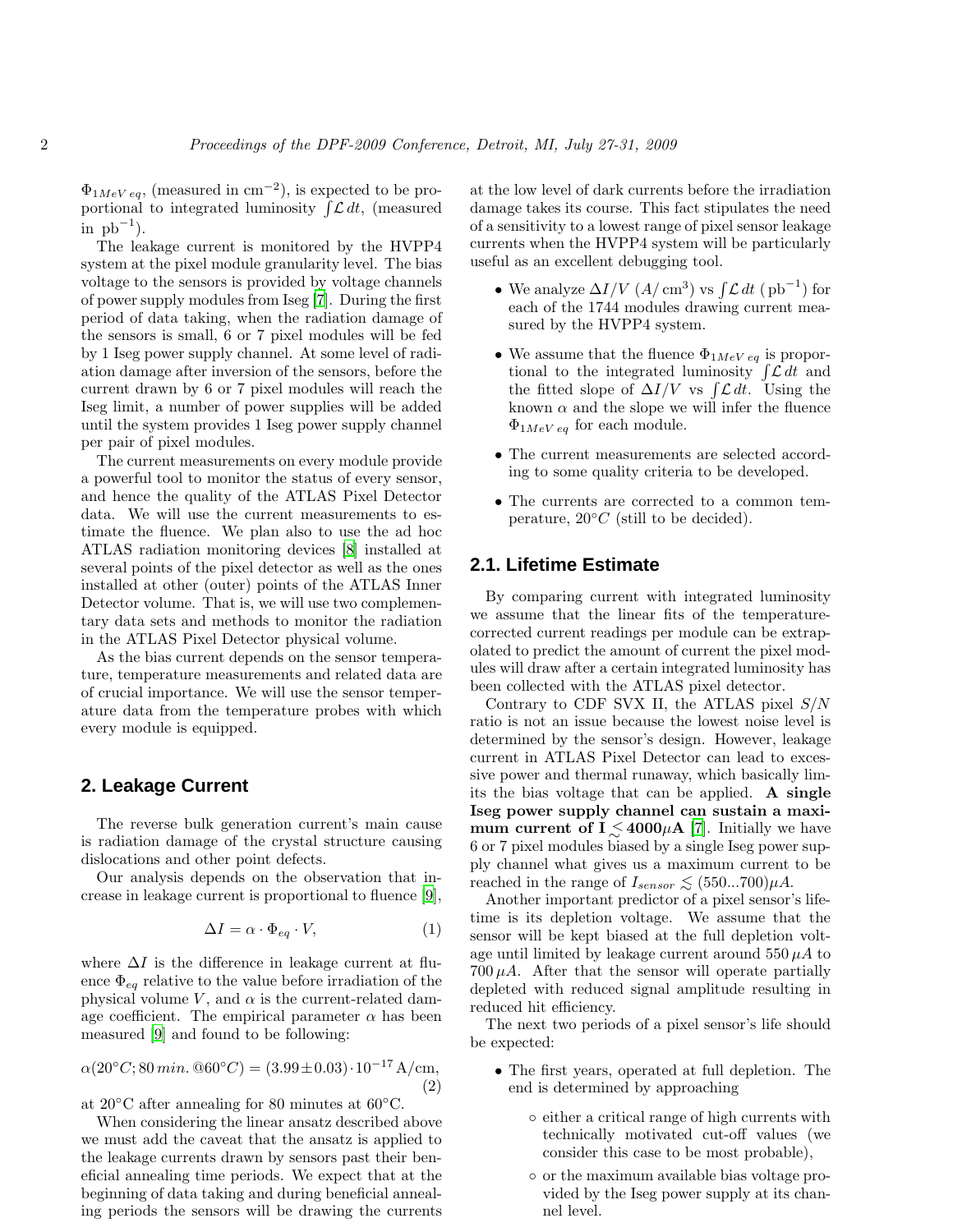• Later years of operation in partially depleted mode. At this point the sensor draws high current, still within the safety margin or at the maximum available bias voltage, but its pixels' hit efficiencies gradually diminish with integrated luminosity (or absorbed fluence).

## **2.2. ATLAS Radiation Field Measurements**

The radiation field inside the ATLAS Inner Tracker volume is measured by a number of standard ATLAS radiation monitors [\[8\]](#page-7-4). We are interested in the devices sensitive to hadron NIEL radiation rather than ionization as the expected bulk damage in pixel sensors comes from the ambient hadron (mostly pion) energy flow.

The measurements will be processed and some model of the ATLAS radiation field will be developed. The measurements will be subjected to a fit by the model (similar to [\[10](#page-7-6)]) with the requirements that

• The radial dependence can be parametrized as a polynomial with an inverse powers terms included, e.g. as in Eq. [3](#page-2-0) and the radial function can be fitted to ATLAS radiation monitors' data points

Layer-2 of the ATLAS pixel detector is equipped with standard ATLAS radiation probes. The  $\Phi_{1MeV\ eq}$  measured by radiation probes on Layer-2 should be compared with the results of fits of  $\Delta I/V$  (in A/cm<sup>3</sup>) vs  $\int \mathcal{L} dt$  (in pb<sup>-1</sup>) which are used to recalculate the  $\Phi_{1MeV eq}$  based on the known current related damage rate  $\alpha$  and the radiation to luminosity rate  $R_{dose}$  discussed in the subsection below. The difference between the two measurements will give us an estimate of the systematic uncertainty of the method based on leakage currents.

# **2.3. Expected Precision of the HVPP4 Current Measurements**

We assume that the most critical aspect of the analysis is the linear fit using Eq. [1.](#page-1-0) Measurement statistics will determine the fit errors of the slope parameter. Therefore the predictions will involve

- the HVPP4 precision on current measurements which should be taken as a systematic uncertainty. We expect that the precision  $\delta(HVPP4)$ of the current measurement board will be some fixed level of current uncertainty determined by the circuitry of the board.
- the number of points, e.g. the number of data runs or smaller accessible data periods with corresponding current measurements averaged over every data run or period.
- the uncertainty on the luminosity values provided by the ATLAS luminosity group. This factor determines the period defined by the ATLAS Central DAQ (e.g. run or run section) when the most reliable  $\mathcal L$  measurements made by the AT-LAS luminosity monitors are available. After several years of data taking the uncertainty on  $\mathcal L$ will reach  $\delta(\mathcal{L}) \sim 6\%$  if it follows the experience of other experiments (H1, CDF, DØ). During the first three years we expect the uncertainty to be larger,  $\delta(\mathcal{L}) \sim 10\%$ .
- Another contribution to the uncertainty is due to the error on  $\alpha$ , see Eq. [\(2\)](#page-1-1).
- CDF [\[11](#page-7-7)] [\[12](#page-7-8)] used a more conservative estimate:

$$
(3.0 \pm 0.6) \cdot 10^{-17} \text{ A/cm}
$$
,

From this we expect an uncertainty  $\delta(\alpha) \sim 20\%.$ 

In conclusion, the HVPP4 current measurement precision will be determined by some fixed uncertainty to be derived from engineering specifications. The uncertainty should comply with dominating uncertainties coming on  $\mathcal L$  and  $\alpha$ .

## <span id="page-2-2"></span>**2.4. ATLAS MC Simulation Results: Expected Flux and Fluence**

The radiation fields in the ATLAS Detector have been predicted with a full MC simulation [\[13](#page-7-9)]. The fluence dependence as a function of radius has been parametrized as in Eq. [3,](#page-2-0)

<span id="page-2-0"></span>
$$
\Phi_{1MeV\ eq} = (a_{-2} \cdot r^{-2} + a_{-1} \cdot r^{-1})/1000 \,\text{fb}^{-1} \tag{3}
$$

The polynomial coefficients are shown in Table [III.](#page-2-1)

Table III Fluence parametrization: the polynomial coefficients for ATLAS Pixel Detector  $z \approx 0.0$  cm position along the beam axis.

<span id="page-2-1"></span>

| Mean $z$ , cm | $a_{-2}$              | $a_{-1}$                                                               |
|---------------|-----------------------|------------------------------------------------------------------------|
|               | $4.93 \cdot 10^{+16}$ | $0.25 \cdot 10^{+16}$                                                  |
|               |                       | The numbers normalized to $\int \mathcal{L} dt = 1000 \text{ fb}^{-1}$ |

The model expressed by Eq. [3](#page-2-0) assumes that the MC simulation results when the z-coordinate is set as  $z = 0.0 \text{ cm}$  is good for the whole barrel region of the Pixel Detector. Moreover as the worst case scenario for the pixel disk layers, the model is rec-ommended [\[13\]](#page-7-9) to be extended over the whole  $z \in$ (−650 mm, +650 mm) range between end cap disk 3 layers. For  $z \in (-650 \,\mathrm{mm}, +650 \,\mathrm{mm})$  the model conjectures a cylindrical symmetry of the fluence field

$$
\Phi_{1MeV\,eq}\left(r,\phi,z\right)\equiv\Phi_{1MeV\,eq}\left(r\right)
$$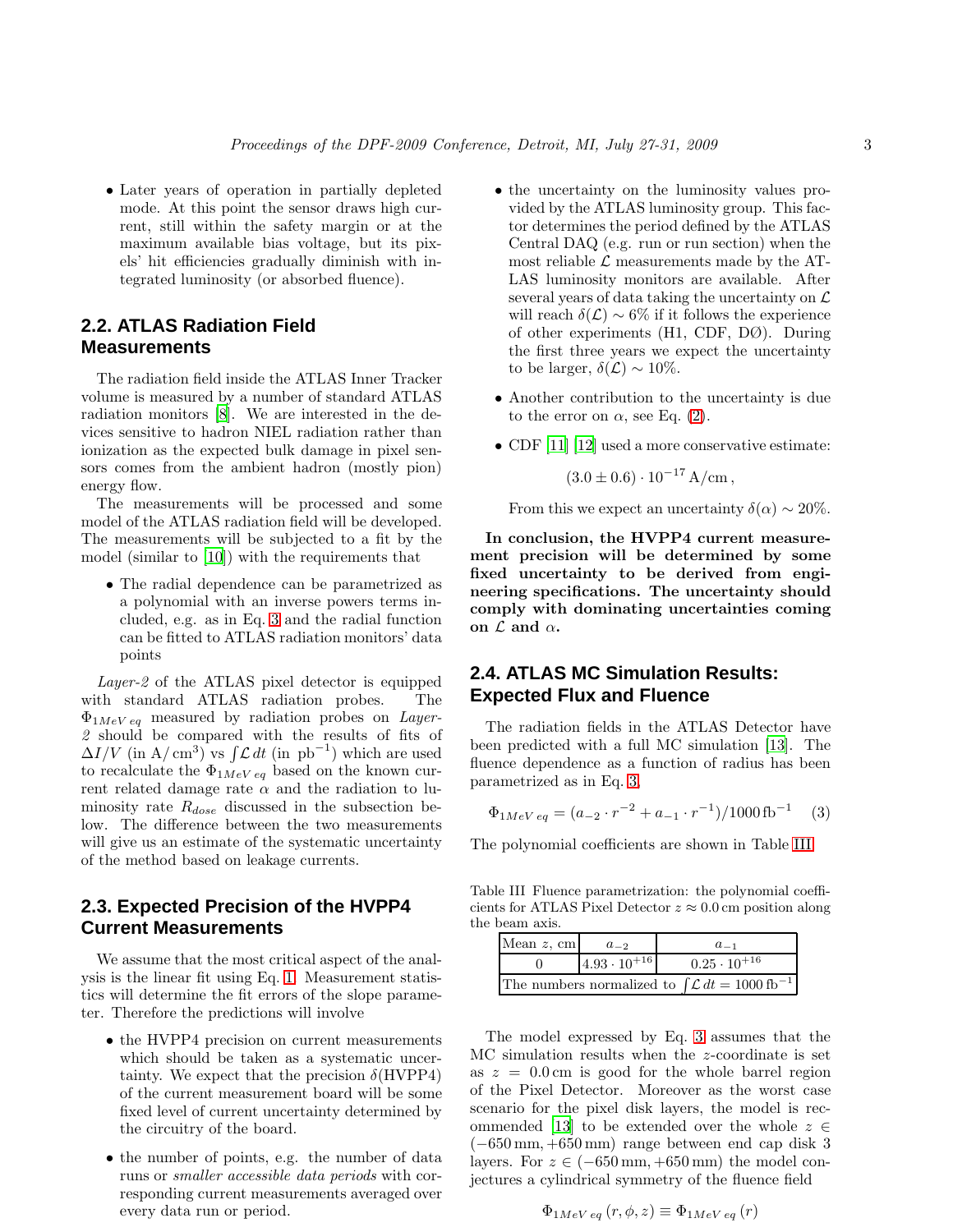The next caveat should be added here: a possible LHC beam offset w.r.t. ATLAS geodetic center will break the cylindrical symmetry.

The fluence in the Pixel Detector area with  $z =$ 0.0 cm simulation assumption [\[13\]](#page-7-9) for an integrated luminosity  $\int \mathcal{L} dt = 10$  and  $100 \text{ fb}^{-1}$  is shown in Fig. [1.](#page-3-0)

<span id="page-3-0"></span>Figure 1: The fluence for  $\int \mathcal{L} dt = 10, 100$ , of collisions, predicted in the Pixel Detector region for  $z = 0.0$  cm [\[13\]](#page-7-9). The *r*-positions for  $Layer-0,-1,-2$  are shown with vertical lines.



# **2.5. Barrel Layers: Preliminary Estimates of the Slopes of**  $\Delta I/V$  versus ∫ ${\cal L}$   $dt$

The slopes for the barrel area *Layer-0*, *Layer-1* and Layer-2 are different:

 $slope_{L0} > slope_{L1} > slope_{L2}$ 

We assume  $\alpha$  from Eq. [\(2\)](#page-1-1). The slopes differ because the fluence depends strongly upon the radius as is shown in the previous subsection,  $\Phi_{1MeV \, eq}(r)$ . We will have experimental measurements from the standard ATLAS probes [\[8](#page-7-4)] installed at Layer-2, as

well as the measurements to come from the other points instrumented by standard ATLAS radiation monitors [\[8\]](#page-7-4). We can calibrate the parametrization model expressed by Eq. [\(3\)](#page-2-0) and shown in Table [III,](#page-2-1) which was based on MC predictions using experimental points.

Another conjecture we make here is that all modules on the same Iseg channel draw the same current. At real experimental conditions the modules will be drawing different currents due to variations of temperature and other running conditions.

The most recent temperature data allow us to apply the temperature corrections under realistic conditions. Shown in Fig. [2](#page-4-0) are the leakage current readings at maximum temperatures reached during the cosmic run of Fall 2008. Table [IV](#page-3-1) shows fluences and leakage current values for several luminosities and for Layer-0, Layer-1 and Layer-2 at the maximum temperatures specified in the table.

Table IV Currents predicted by MC at the maximum temperatures recorded during the Fall 2008 cosmic run.

<span id="page-3-1"></span>

|                                          | ATLAS Pixel Layer-0: $t_{max} = -0.8^{\circ}C$ |                   |
|------------------------------------------|------------------------------------------------|-------------------|
| $\mathcal{L} dt$ , fb <sup>-1</sup>      | $\Phi_{1MeV\ eq},\ cm$                         | $I_{Leak}, \mu A$ |
| 0.100                                    | $2.428193e+11$                                 | 3.325354e-01      |
| 1.000                                    | $2.428193e+12$ 3.325354e+00                    |                   |
| 10.000                                   | $2.428193e+13$ 3.325354e+01                    |                   |
| 100.000                                  | $2.428193e+14$ 3.325354e+02                    |                   |
| 1000.000                                 | $2.428193e+15$ 3.325354e+03                    |                   |
| 1400.000                                 | $3.399471e+15$ 4.655496e+03                    |                   |
| 1500.000                                 | $3.642290e+15$ 4.988031e+03                    |                   |
|                                          | ATLAS Pixel Layer-1: $t_{max} = +1.6^{\circ}C$ |                   |
| $\int \mathcal{L} dt$ , fb <sup>-1</sup> | $\Phi_{1MeV\ eq},\ cm^{-2}$                    | $I_{Leak}, \mu A$ |
| 0.100                                    | $9.119346e + 10$                               | 1.597900e-01      |
| 1.000                                    | $9.119346e+11$ 1.597900e+00                    |                   |
| 10.000                                   | $9.119346e+12$   $1.597900e+01$                |                   |
| 100.000                                  | $9.119346e+13$ 1.597900e+02                    |                   |
| 1000.000                                 | $9.119346e+14$ 1.597900e + 03                  |                   |
| 1400.000                                 | $1.276708e+15$ 2.237059e+03                    |                   |
| 1500.000                                 | $1.367902e+15$ 2.396849e+03                    |                   |
|                                          | ATLAS Pixel Layer-2: $t_{max} = +7.1^{\circ}C$ |                   |
| $\mathcal{L} dt$ , fb <sup>-1</sup>      | $-2$<br>$\Phi_{1MeV\ eq},\ cm$                 | $I_{Leak}, \mu A$ |
| 0.100                                    | $5.326114e+10$                                 | 1.616612e-01      |
| 1.000                                    | $5.326114e+11$ 1.616612e+00                    |                   |
| 10.000                                   | $5.326114e+12$ 1.616612e+01                    |                   |
| 100.000                                  | $5.326114e+13$ 1.616612e+02                    |                   |
| 1000.000                                 | $5.326114e+14$ 1.616612e+03                    |                   |
| 1400.000                                 | $7.456560e+14$ 2.263257e + 03                  |                   |
| 1500.000                                 | 7.989171e+14 2.424918e+03                      |                   |

Fig. [3](#page-4-1) shows the predicted leakage currents up to  $1500 \text{ fb}^{-1}$  for the minimum temperatures reached during the Fall 2008 cosmic run. We expect that these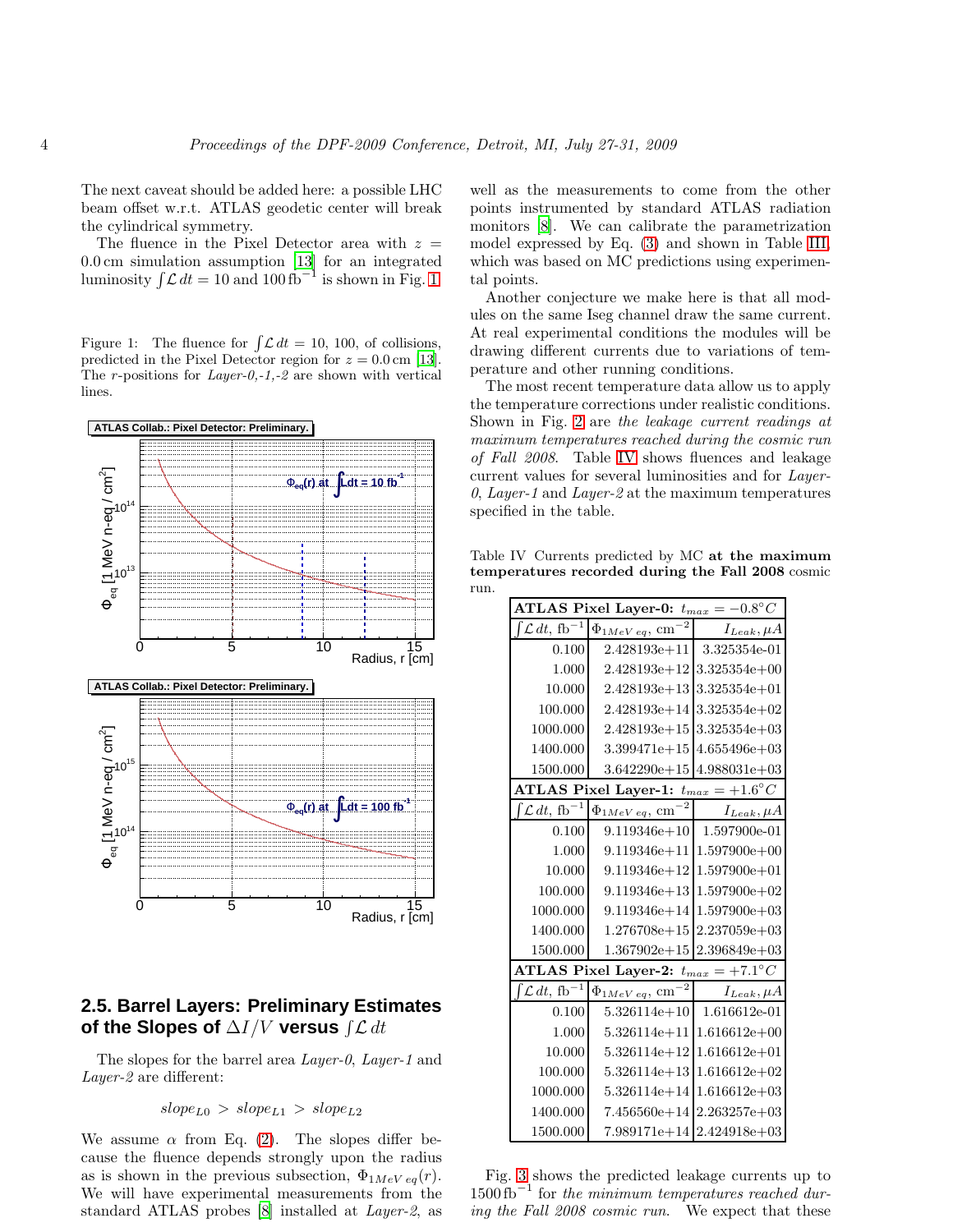<span id="page-4-0"></span>Figure 2: The expected currents at maximum operational temperature values reached in the Fall 2008 Cosmic Run by the Pixel Detector barrel Layer-0, Layer-1 and Layer-2 versus the integrated luminosity in two ranges:  $\int \mathcal{L} dt \in (10 \text{ pb}^{-1}, 10 \text{ fb}^{-1})$  (upper plot) and  $\int \mathcal{L} dt \in (10 \text{ fb}^{-1}, 1500 \text{ fb}^{-1})$  (lower plot). The different slopes due to different fluences through *Layer-0*, *Layer-1* and Layer-2 are seen in log-scaled coordinates as the offsets between lines. The higher operational temperature,  $7.1^{\circ}$ C for outer Layer-2, raises the current to values similar to those in Layer-1 which is kept at temperature  $1.6^{\circ}C$ .



are close to realistic operational conditions. The plots also show two levels of sensitivity of the current measurement board: case 1,  $0.01 \mu A$  (optimistic expectation) and case 2,  $0.04 \mu A$  (realistic expectation). The sensitivity level is a crucial technical specification for the HVPP4 Current Measurement Board. Table [V](#page-5-0) shows fluences and leakage current values for several luminosities and for Layer-0, Layer-1 and Layer-2 at the minimum temperatures specified in the table. Based on the values presented in the table, one can evaluate the ratio between the minimum (at  $\int \mathcal{L} dt \sim$  $100 \text{ pb}^{-1}$ ) and maximum (at  $\int \mathcal{L} dt \sim 1500 \text{ pb}^{-1}$ ) expected currents to be  $\sim 0.5 \cdot 10^5$ . The required

<span id="page-4-1"></span>Figure 3: The expected currents at minimal operational temperature values reached in Fall 2008 Cosmic Run by the Pixel Detector barrel Layer-0, Layer-1 and Layer-2 versus the integrated luminosity in two ranges  $\int \mathcal{L} dt \in (10 \text{ pb}^{-1}, 10 \text{ fb}^{-1})$  (upper plot) and  $\int \mathcal{L} dt \in (10 \text{ fb}^{-1}, 1500 \text{ fb}^{-1})$  (lower plot). Two levels of sensitivity of the proposed Current Measurement Board,  $0.01 \mu A$  (optimistic) and  $0.04 \mu A$  (realistic), are shown as dashed green lines . The different slopes due to different fluences through *Layer-0*, *Layer-1*, and Layer-2 are seen in logarithm-scaled coordinates as the offsets between lines.



dynamic range of leakage currents to be processed is technically challenging.

# **2.6. Disk Layers: Preliminary Estimates of the Slopes of**  $\Delta I/V$  versus ∫ ${\cal L}$   $dt$

In previous sections our estimates and considerations are focused on the barrel layers. Following a description in [\[3\]](#page-6-2) eight disk sectors are mounted on a 312 mm diameter carbon composite disk support ring, forming a disk. There are three disks in each of the two end-caps. Three modules are mounted on each side of the sector, with the long dimension of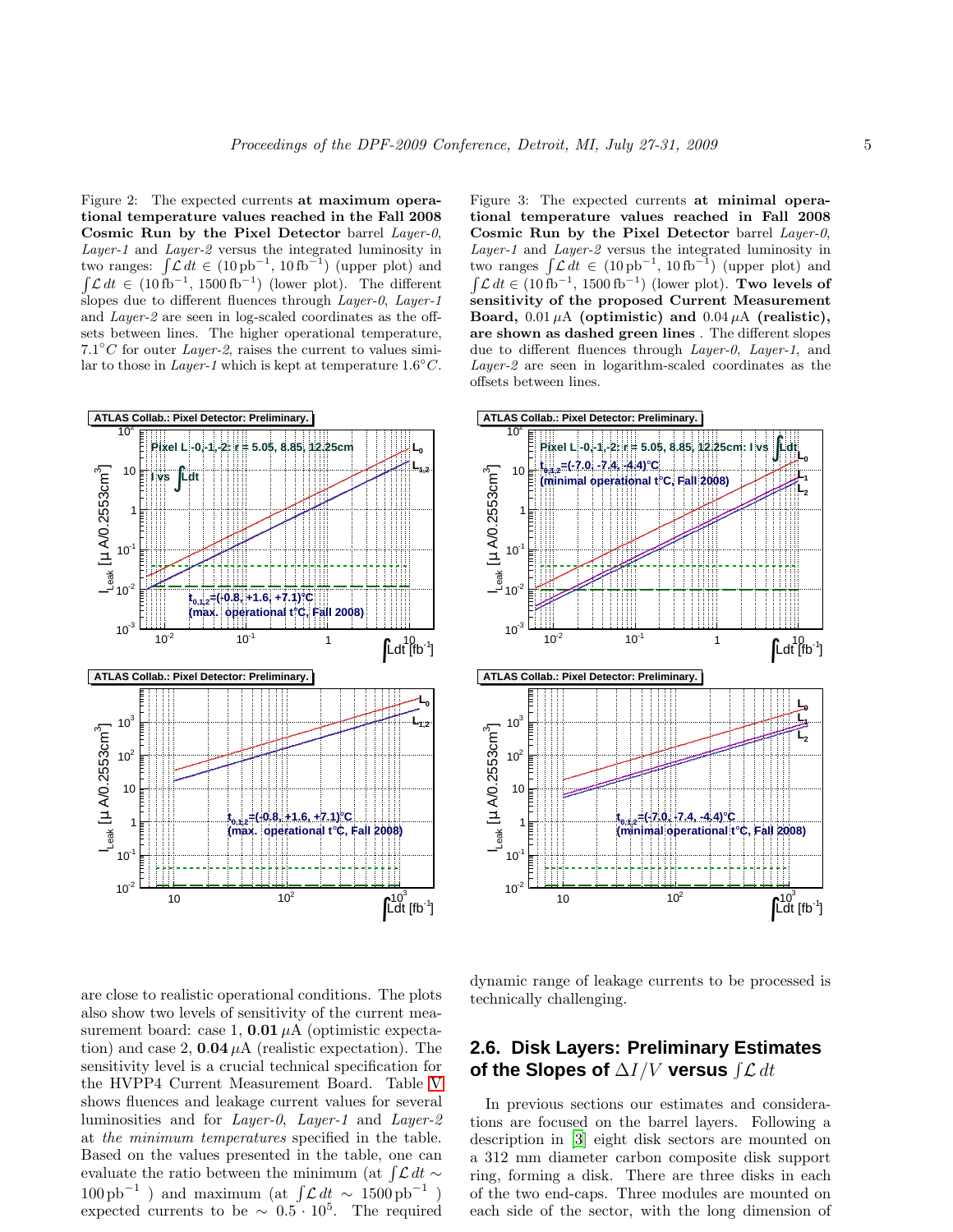| Table V Currents predicted at the minimum temper- |
|---------------------------------------------------|
| atures recorded during Fall 2008 cosmic run.      |

<span id="page-5-0"></span>

|                                     | ATLAS Pixel Layer-0: $t_{min} = -7.0^{\circ}C$ |                           |
|-------------------------------------|------------------------------------------------|---------------------------|
| $\mathcal{L} dt$ , fb <sup>-1</sup> | $\Phi_{1MeV\ eq},\ \mathrm{cm}^{-}$            | $I_{Leak}, \mu A$         |
| 0.100                               | $2.428193e+11$                                 | 1.724755e-01              |
| 1.000                               | 2.428193e+12                                   | $1.724755e+00$            |
| 10.000                              | $2.428193e+13$                                 | $1.724755e+01$            |
| 100.000                             | $2.428193e+14$                                 | $1.724755e+02$            |
| 1000.000                            | $2.428193e+15$                                 | $1.724755e+03$            |
| 1400.000                            | $3.399471e+15$                                 | $2.414657e+03$            |
| 1500.000                            | $3.642290e + 15$                               | $2.587133e+03$            |
|                                     | ATLAS Pixel Layer-1: $t_{min} = -7.4^{\circ}C$ |                           |
| $\mathcal{L} dt$ , fb <sup>-1</sup> | $\Phi_{1MeV\ eq}, \ cm^{-2}$                   | $I_{Leak}, \mu A$         |
| 0.100                               | $9.119346e + 10$                               | 6.202588e-02              |
| 1.000                               | $9.119346e + 11$                               | 6.202588e-01              |
| 10.000                              | $9.119346e + 12$                               | $6.202588e+00$            |
| 100.000                             | $9.119346e + 13$                               | $6.202588e + 01$          |
| 1000.000                            | $9.119346e + 14$                               | $6.202588e+02$            |
| 1400.000                            | $1.276708e + 15$                               | $8.683623e+02$            |
| 1500.000                            | $1.367902e + 15$                               | $9.303882e + 02$          |
|                                     | ATLAS Pixel Layer-2: $t_{min}$                 | $=-4.4^{\circ}C$          |
| $\mathcal{L} dt$ , fb <sup>-1</sup> | $\Phi_{1MeV}$ eq, $\rm cm^{-2}$                | $I_{Leak}, \mu A$         |
| 0.100                               | $5.326114e+10$                                 | 4.999913e-02              |
| 1.000                               | $5.326114e + 11$                               | 4.999913e-01              |
| 10.000                              | $5.326114e + 12$                               | $4.999913e+00$            |
| 100.000                             | $5.326114e+13$                                 | $4.999913e+01$            |
| 1000.000                            | $5.326114e + 14$                               | $4.999913e+02$            |
| 1400.000                            | $7.456560e + 14$                               | $6.999878e+02$            |
| 1500.000                            |                                                | 7.989171e+14 7.499870e+02 |

the module in the radial direction. The three modules on the back side of the sector are rotated  $7.5^{\circ}$ with respect to the modules on the front side, making the overlapping to provide a full acceptance in  $\theta$  (or pseudo-rapidity  $\eta$ ). Each disk has on back and front sides  $2 \times 24 = 48$  modules. Each end cap comprises  $3 \times 48 = 144$  modules with a total of  $2 \times 144 = 288$ modules for both end caps.

The radius of the module centers is approximately  $R_{\rm disk\,module}^{center} \approx 119\,\rm mm$ . The inner radius of the active area of the pixel modules  $R_{\text{disk module}}^{inner} \approx 89 \text{ mm}$ . Please see the details in [\[3\]](#page-6-2).

We follow the general conjecture made in [\[13\]](#page-7-9) about weak z-dependence of the fluence in the Pixel Detector area especially in the barrel region. We extrapolate this approach to the endcap area taking the "worst case scenario". Thenceforth to estimate the fluence through disk modules we should integrate the dependence in Eq. [3](#page-2-0) over radial area of (88.88, 149.6) mm and take an average. Please see the Eq. [4.](#page-5-1)

<span id="page-5-1"></span>
$$
<\Phi_{1MeV\,eq}{}^{disk} > \propto \int_{R_{out}}^{R_{inn}} d\phi \cdot rdr \cdot \Phi_{1MeV\,eq}(r)
$$
(4)

Using the same numbers from Ian Dawson's recent update [\[13](#page-7-9)] on fluence in ATLAS Pixel Detector area including disks (see also a discussion in Section [2.4\)](#page-2-2),  $R_{inn} = 8.88$  cm,  $R_{out} = 14.96$  cm, and  $a_{-2} = 4.93$ .  $10^{+16}$ ,  $a_{-1} = 0.25 \cdot 10^{+16}$ , the averaged over disk module fluence per  $1000 \text{ fb}^{-1}$  can be calculated to be

$$
\langle \Phi_{1MeV\ eq}^{disk.\,sens.} \rangle \times 1000\,{\rm fb}^{-1} \approx 5.64\cdot 10^{+14}\,{\rm cm}^{-2}
$$

Below the Table [VI](#page-5-2) shows the fluences and leakage currents values for several luminosities and for Disk Layer at the minimum and maximum Fall 2008 temperatures specified in the table. Again here as for the barrel case we assume that all modules are drawing the currents of the same value.

Table VI Currents in disk layer predicted at the minimum and maximum temperatures recorded during Fall 2008 cosmic run.

<span id="page-5-2"></span>

|                                     |                                      | ATLAS Pixel Disk Layers: $t_{min} = -7.3^{\circ}C$ |
|-------------------------------------|--------------------------------------|----------------------------------------------------|
| $\mathcal{L} dt$ , fb <sup>-1</sup> | $\Phi_{1MeV\,eq}$ , cm <sup>-2</sup> | $I_{Leak}, \mu A$                                  |
| 0.100                               | $5.645341e+10$                       | 3.881622e-02                                       |
| 1.000                               | $5.645341e + 11$                     | 3.881622e-01                                       |
| 10.000                              | $5.645341e+12$                       | $3.881622e+00$                                     |
| 100.000                             | $5.645341e+13$                       | $3.881622e+01$                                     |
| 1000.000                            | $5.645341e + 14$                     | 3.881622e+02                                       |
| 1400.000                            | $7.903477e + 14$                     | 5.434271e+02                                       |
| 1500.000                            | 8.468011e+14                         | $5.822433e+02$                                     |
|                                     |                                      |                                                    |
|                                     | <b>ATLAS Pixel Disk Layers:</b>      | $t_{max} = -3.4^{\circ}C$                          |
| $\mathcal{L} dt$ , fb <sup>-1</sup> | $\Phi_{1MeV\,eq}$ , cm <sup>-2</sup> | $I_{Leak}, \mu A$                                  |
| 0.100                               | $5.645341e+10$                       | 5.891448e-02                                       |
| 1.000                               | $5.645341e + 11$                     | 5.891448e-01                                       |
| 10.000                              | $5.645341e+12$                       | 5.891448e+00                                       |
| 100.000                             | $5.645341e+13$                       | 5.891448e+01                                       |
| 1000.000                            | $5.645341e + 14$                     | $5.891448e+02$                                     |
| 1400.000                            | $7.903477e + 14$                     | $8.248027e+02$                                     |

The temperatures at disk layer areas have been held lower than for outer barrel layers *Layer-1* and *Layer-*2. The fluences at disk area shown in Table [VI](#page-5-2) are similar to the ones at barrel Layer-2, see Table [V.](#page-5-0) Thus the leakage currents in disk layer at its minimal temperature are similar to the ones of barrel Layer-2, see Table [V,](#page-5-0) but somewhat lower at its maximum temperature reached during Fall 2008. That said we conjecture that the specified range of the currents to be sensed by the Current Measurement Board is in compliance with the currents to be drawn by the disk modules given the temperatures observed during Fall 2008 cosmic runs.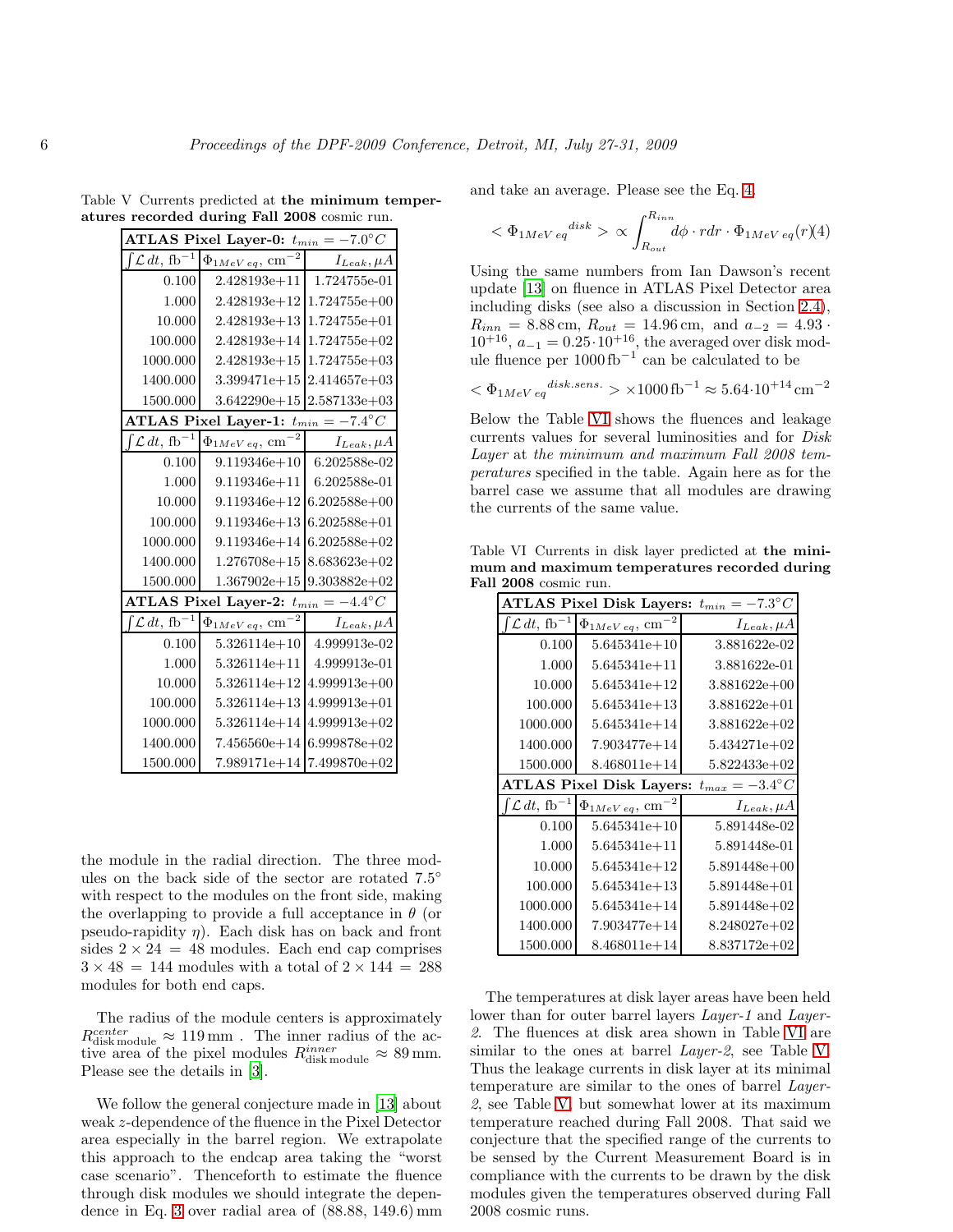### **3. Current Measurement Board**

The present HVPP4 System serves as a fan-out point for the bias voltages delivered by Type II boards from Iseg power supplies to 1744 pixel modules. The current measurement function of HVPP4 system is technically implemented by Current Measurement Board mounted on every Type II fan-out board.

The analog current measurements are further digitized by the ATLAS standard 64-channel ELMB board [\[14\]](#page-7-10) [\[15\]](#page-7-11) and sent via CAN bus to DCS database (see also [\[2\]](#page-6-1)). The ADC serving every of the ELMB channels can be configured for a full-scale measurement of the voltage coming from Current Measurement Board in the next 5 ranges [\[15](#page-7-11)]:

- $V_{input} \in (0., 25)$  mV,  $V_{input} \in (0., 100)$  mV, ...
- ... $V_{input} \in (0., 1)$  V,  $V_{input} \in (0., 2.5)$  V, ...
- $V_{input} \in (0., 5)$  V.
- the 16 bits of ADC provides the resolution of  $(0, 65535)$  [\[14\]](#page-7-10) for an every of above specified ranges.

The specification for a range of currents to be measured with the board comes from our estimates of currents for the expected integrated luminosities to be delivered by LHC, see Fig. [2](#page-4-0) and Fig. [3.](#page-4-1)

- (0.04  $\mu$ A, 2 mA) with a dynamical range of  $\sim$  $0.5 \times 10^{5}$
- the output voltage of the board should lie within  $(0. , 5)$ V<sub>DC</sub> to comply the digital board ELMB specifications outlined above.
- the circuit of the Current Measurement Board is a current to frequency converter which in turn is optically coupled to a frequency to voltage converter
	- the pairs of channels are isolated from each other and
- the board is a multi-layer PCB holding 13 current measurement circuits and providing the current measurements for 13 channels (pixel modules)
- the pairs of channels are isolated from each other and from the pixel module readout system

The configuration will consist of several VME crates:

- One VME crate filled with 9 Type II boards
	- Current Measurement Board mounted on every Type II board, 9 boards per VME crate
- 13 channels per Current Measurement Board:  $9 \times 13$  channels per crate
- 2 ELMB boards to digitize and send data over CAN bus to ATLAS DCS database
- In total the HVPP4 system consists of 16 VME crates to serve  $16 \times 9 \times 13 = 1872$  channels well enough for 1744 modules

Recently the pre-prototype of the Current Measurement Board was laid out and produced. The board has been tested with calibrated current source from Keithley, with real ATLAS tile and chip sensors biased to the appropriate voltage at  $20^{\circ}C$ . The responses of the pre-prototype board are shown at plots, see Fig. [4.](#page-7-12) The nice linearity has been observed.

### **4. Summary**

We have described the principles of radiation damage monitoring using the current measurements to be provided by the circuits of the HVPP4 system. The dependence of the leakage current with respect to the integrated luminosity at several temperature scenarios has been presented. Based on the analysis we have evaluated the sensitivity specifications for the Current Measurement Board to be a crucial subsystem of HVPP4. The pre-prototype of the Current Measurement Board has been developed, produced and tested with real ATLAS sensors and at SR1 area in ATLAS pit. A regular linear behavior of the response has been obtained with real ATLAS sensors at  $20 °C$  and with a calibrated current source.

#### **Acknowledgments**

The authors are grateful to Dr. Maurice Garcia-Sciveres (LBNL) and Rusty Boyd (University of Oklahoma) for their contributions and continuous support of the project.

#### **References**

- <span id="page-6-0"></span>[1] R. Boyd, "ATLAS Pixel PP4 HV Design. Specification for construction and use of Patch Panel 4 High Voltage Services", CERN EDMS Document, Number:ATL-IP-ER-0017, EDMS Id: 772658, 2006-09-11, CERN.
- <span id="page-6-1"></span>[2] G. Aad, "ATLAS pixel detector electronics and sensors," JINST 3, P07007 (2008).
- <span id="page-6-2"></span>[3] G. Aad et al. [ATLAS Pixel Collaboration], "The ATLAS pixel detector mechanics and services", to be submitted to Journal of Instrumentation, 2008 JINST